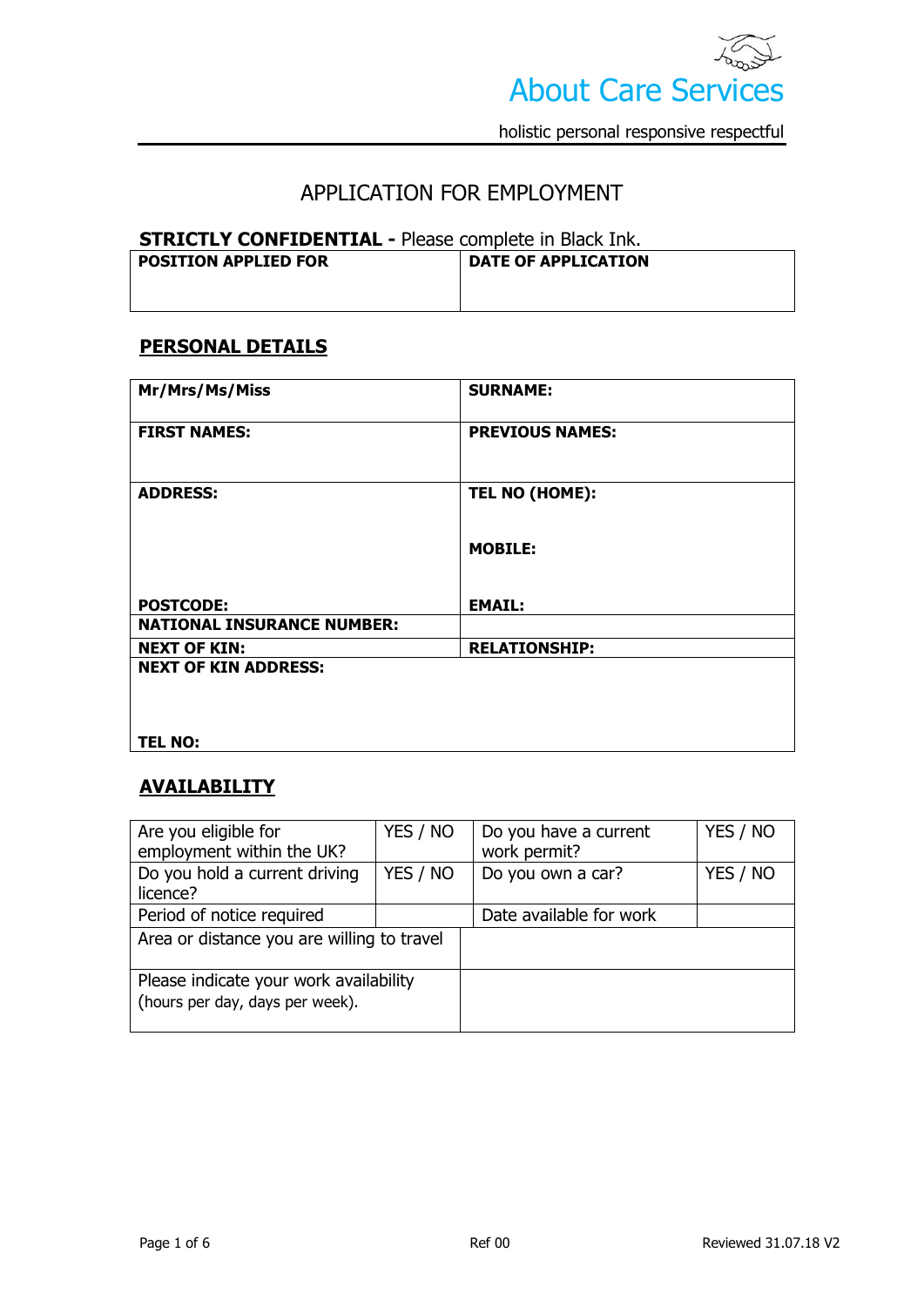

## **OTHER INFORMATION**

| Languages (please state any which you are<br>proficient)                                                                                                                           |  |
|------------------------------------------------------------------------------------------------------------------------------------------------------------------------------------|--|
| If you consider yourself as having a disability, is<br>there any support you would require to attend<br>for interview?<br>Please specify (eg wheelchair, accessible rooms,<br>etc) |  |

## **EDUCATION**

| Education / College | Dates from -<br>To | Date<br>Qualification<br>Obtained | Certificate or Registration<br>Number |
|---------------------|--------------------|-----------------------------------|---------------------------------------|
|                     |                    |                                   |                                       |
|                     |                    |                                   |                                       |
|                     |                    |                                   |                                       |
|                     |                    |                                   |                                       |
|                     |                    |                                   |                                       |

## **Further information / Qualifications**

Please provide further information in support of your application (i.e. relevant courses attended / qualifications). Continue on a separate sheet if necessary.

To the best of my knowledge the replies given are true, and I understand that false information knowingly given may result in my immediate dismissal.

| Signed: | Date: |
|---------|-------|
|         |       |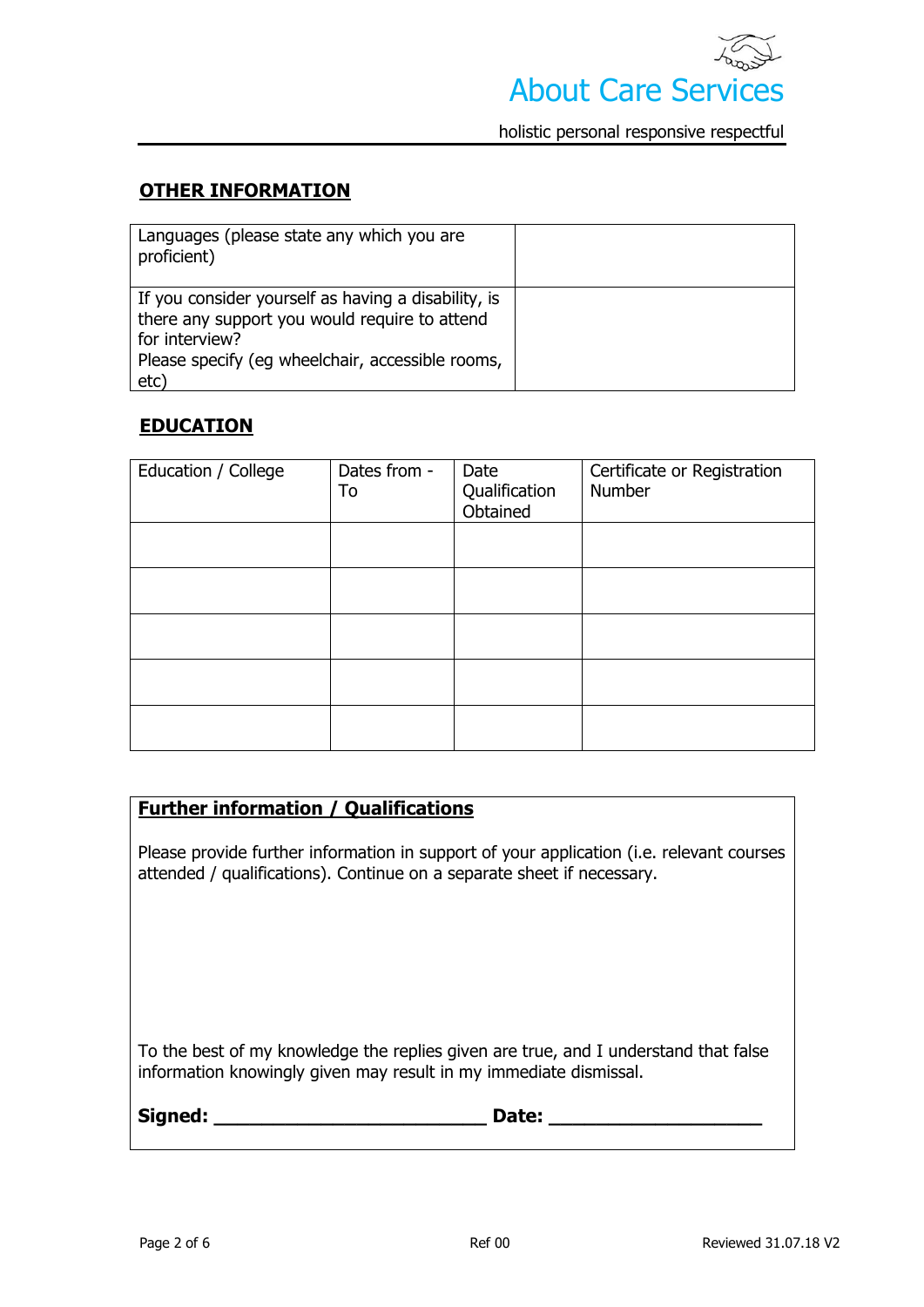

### **EMPLOYMENT RECORD**

\*Most recent first.

Applications will not be processed unless employment record completed in full. Please include all employment and gaps in employment citing reasons. Please continue on separate sheet is necessary.

| Employer's Name,<br>Address & Tel no | From | Employer's Name, Date Date To Brief Description of Duties | Reason for<br>leaving |
|--------------------------------------|------|-----------------------------------------------------------|-----------------------|
|                                      |      |                                                           |                       |
|                                      |      |                                                           |                       |
|                                      |      |                                                           |                       |
|                                      |      |                                                           |                       |
|                                      |      |                                                           |                       |
|                                      |      |                                                           |                       |
|                                      |      |                                                           |                       |
|                                      |      |                                                           |                       |
|                                      |      |                                                           |                       |
|                                      |      |                                                           |                       |
|                                      |      |                                                           |                       |
|                                      |      |                                                           |                       |
|                                      |      |                                                           |                       |
|                                      |      |                                                           |                       |
|                                      |      |                                                           |                       |
|                                      |      |                                                           |                       |
|                                      |      |                                                           |                       |
|                                      |      |                                                           |                       |

#### **HEALTH SCREENING**

The appointment of any post at this agency is subject to satisfactory health screening. You will therefore be asked to complete a Declaration of Health and may be asked to undertake a medical examination if successful.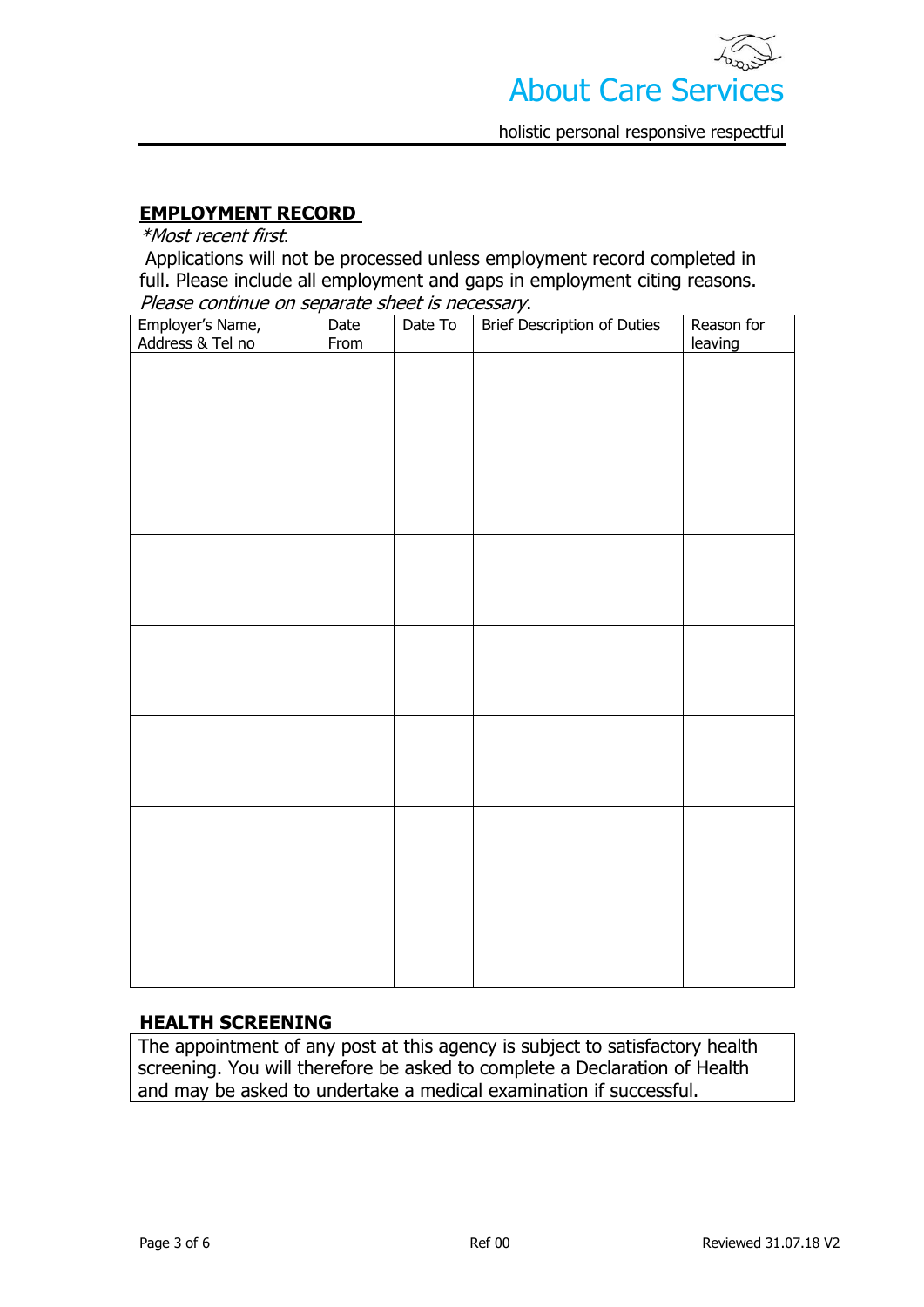

## **ADDITIONAL PERSONAL DETAILS**

Outside interests, leisure time activities and other personal information which you think may assist us in evaluating your application.

## **WHAT WOULD MAKE YOU SUITABLE FOR THIS ROLE?**

Tell us about you and any experience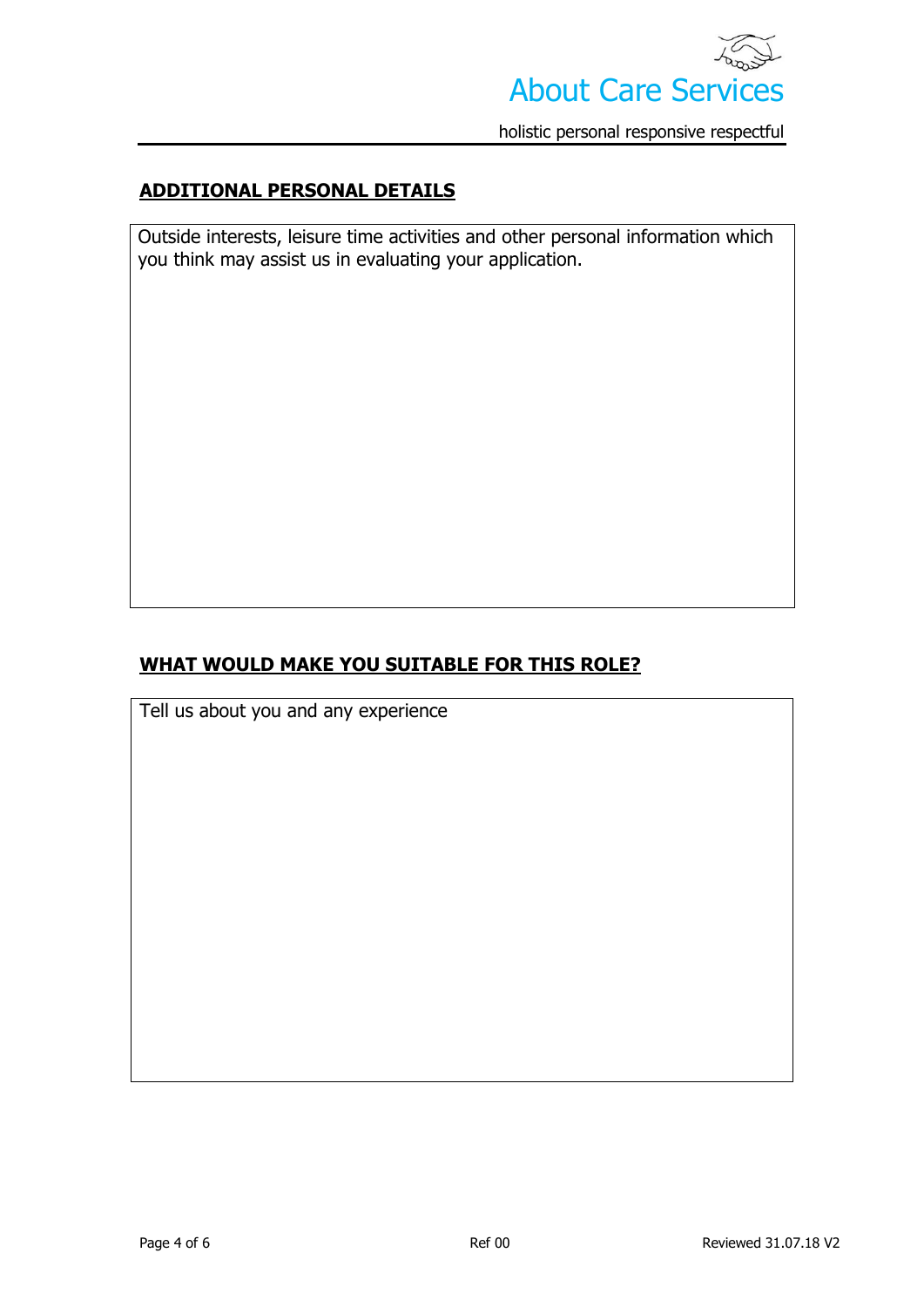

#### **REHABILITATION OF OFFENDERS ACT 1974 – NOTICE TO OFFENDERS**

Because of the nature of the work involved, the post for which you are applying is exempt from Section 4(2) of the Rehabilitation of Offenders act 1974 by virtue of the rehabilitation Offenders Act (Exemption Order 1975).

Do you have any convictions, cautions, reprimands or final warnings that are not "protected" as defined by the Rehabilitation of Offenders Act 1974 (Exceptions) Order (as amended in 2013)?

**Do you have any convictions to disclose** YES / NO If yes please give details:

Any information should be given on a separate sheet and sent with this application form. This information will be treated as confidential and will not necessarily preclude you from employment.

**Signed: ………………………………………………….. Date: …………………**